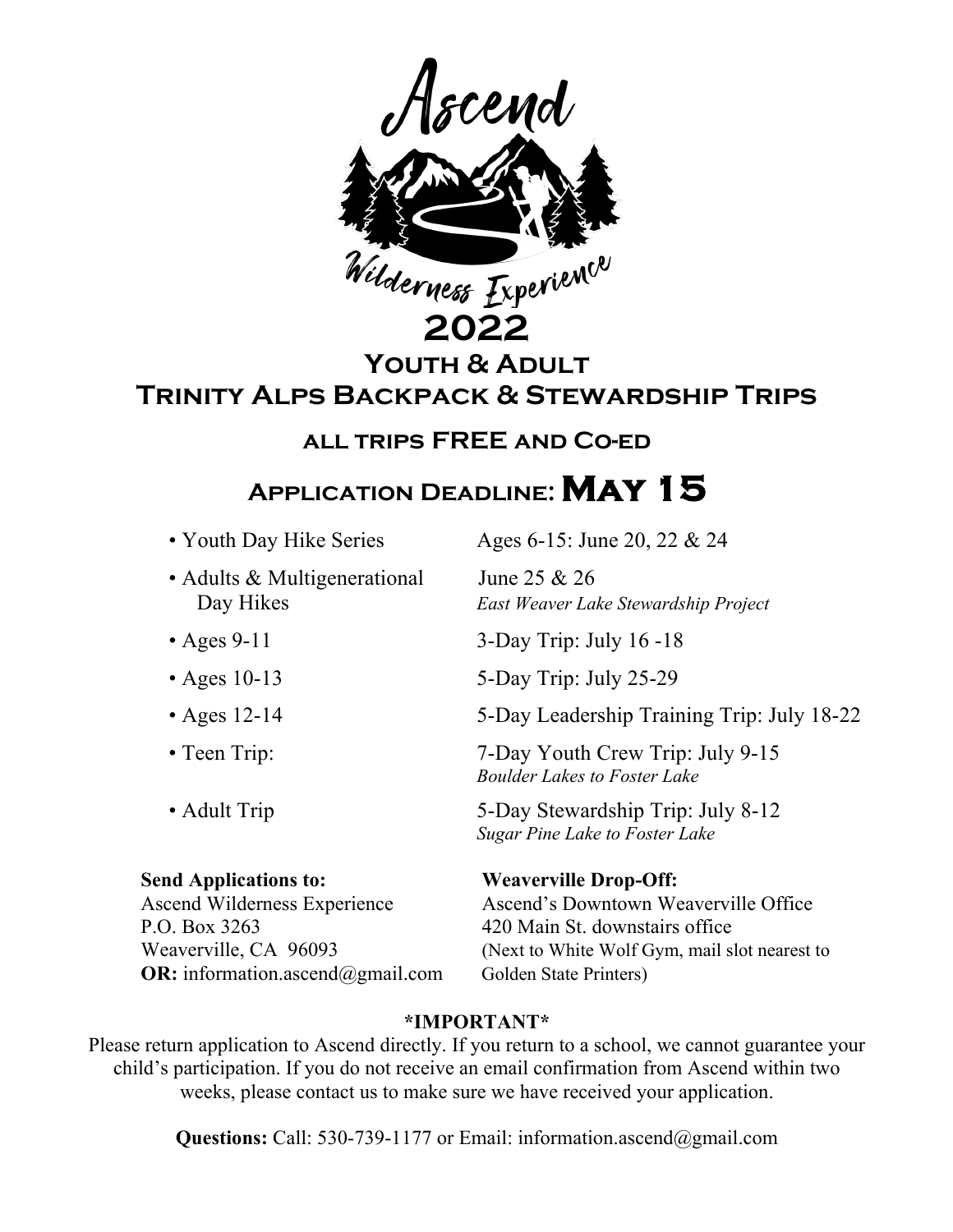

# 2022 Wilderness Trip Sign Up Sheet

« Please indicate which hiking trips you'd like to attend »

« If selecting more than one, Circle your top choice »

Ascend receives more applicants than can be accommodated. Acceptance is not guaranteed.

Your understanding is appreciated.

« For more information about each hike, please refer to our website: ascendwilderness.org »

# Youth Hikes:

*Placement on day hikes are offered on a first-to-sign-up, first served basis.*

| YOUTH DAY HIKES:                                                           | 3- DAY YOUTH BACKPACK TRIPS                                                                                                                         |
|----------------------------------------------------------------------------|-----------------------------------------------------------------------------------------------------------------------------------------------------|
| Monday, June 20 . Age Group: 6-9                                           | July 16 - 18 · Age Group: 9 - 11                                                                                                                    |
| Wednesday, June 22 . Age Group: 9-12<br>Friday, June 24 . Age Group: 12-15 | 5-DAY YOUTH BACKPACK TRIPS<br>July 18 - 22 . Age Group 12 - 14<br><b>LEADERSHIP &amp; MENTOR TRAINING TRIP</b><br>July 25 - 29 . Age Group: 10 - 13 |

# 7-DayTeen YouthCrewWorkExperienceTrip

« Location: Boulder Lakes trail to Lion, Conway and Foster Lakes »

In addition to all that a backpack trip has to offer, this stewardship trip will include hands on trail work experience with Forest Service personnel, special certifications, and a stipend.

Ages 14-18 (must be in high school by Fall 2022)

## July 9 - 15 . Age Group 14 - 18

Separate Stewardship Crew application and interview required. Fill out this packet and request an application.

# Adult & Multi-Generational Hikes:

Teens encouraged. Youth under 15 must be accompanied by an adult

Saturday, June 25 (Day hike option)

Saturday & Sunday, June 25 & 26

(Overnight Option)

# ADULT/MULTI-GENERATIONAL DAY HIKES 5-DAY ADULT STEWARDSHIP BACKPACK TRIP

 $\Box$  July 8 – 12  $\bullet$  Adults only

A stewardship backpack trip focused on trail Maintenance from Sugar Pine Lake, up Battle Canyon Trail to Foster Lake.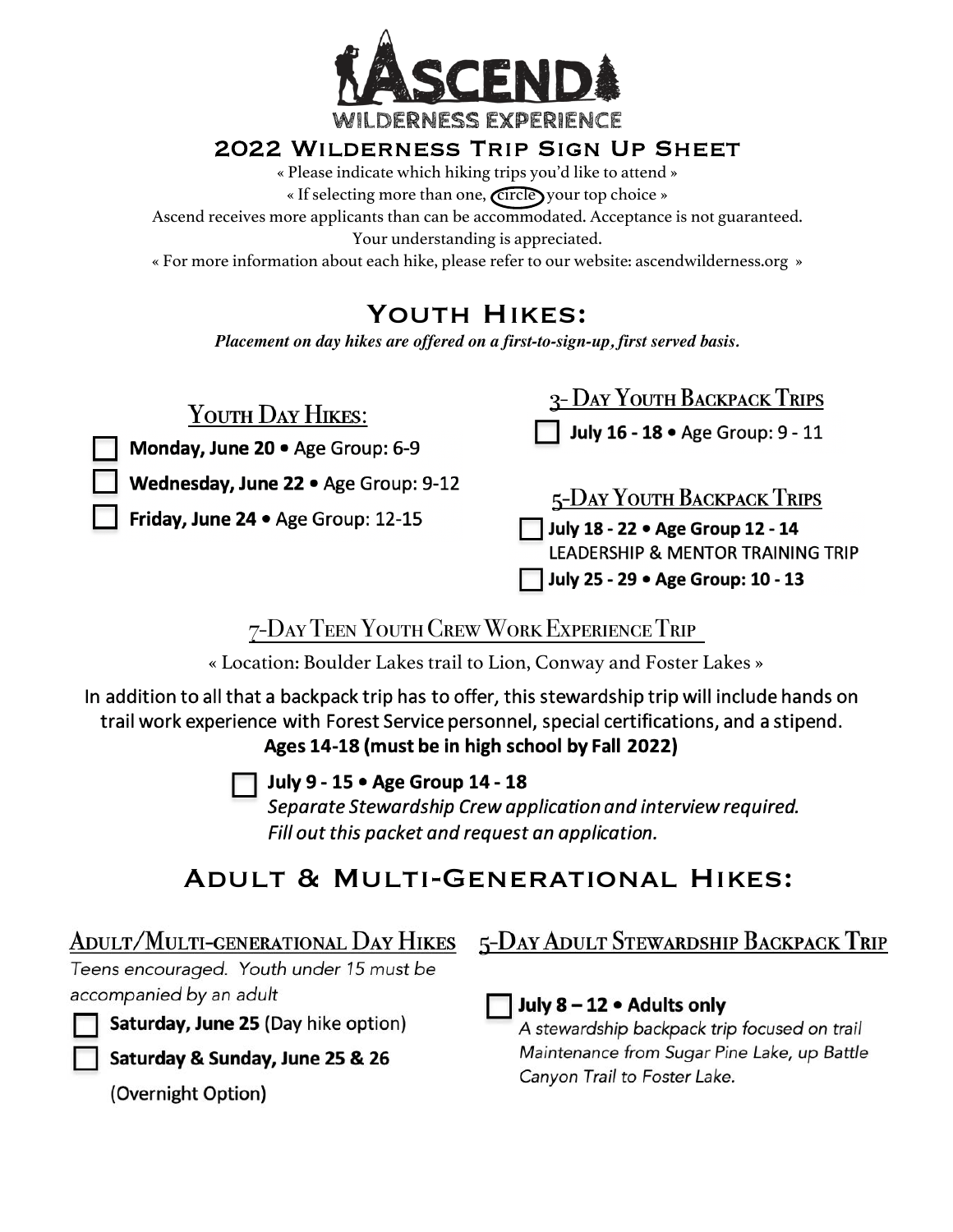| Information.ascend@gmail.com | <b>Adult Wilderness Trip Application</b> | (530) 739-1177 |
|------------------------------|------------------------------------------|----------------|
|                              | Ascend                                   |                |
|                              | <b>MORTH</b>                             |                |

Wilderness Experience

| ADDRESS: ZIP: ZIP:                                                                                                                                                                                                             |  |  |
|--------------------------------------------------------------------------------------------------------------------------------------------------------------------------------------------------------------------------------|--|--|
|                                                                                                                                                                                                                                |  |  |
| Would you like to join our email news? YES ____ NO ____                                                                                                                                                                        |  |  |
| How did you hear about Ascend?                                                                                                                                                                                                 |  |  |
| <b>Emergency Contacts</b>                                                                                                                                                                                                      |  |  |
| *Emergency Contact Person #1:                                                                                                                                                                                                  |  |  |
| Physical Address: No. 2016. The Second Second Second Second Second Second Second Second Second Second Second Second Second Second Second Second Second Second Second Second Second Second Second Second Second Second Second S |  |  |
|                                                                                                                                                                                                                                |  |  |
|                                                                                                                                                                                                                                |  |  |
| *Emergency Contact Person #2:                                                                                                                                                                                                  |  |  |
| Physical Address: No. 2016. The Contract of the Contract of the Contract of the Contract of the Contract of the Contract of the Contract of the Contract of the Contract of the Contract of the Contract of the Contract of th |  |  |
|                                                                                                                                                                                                                                |  |  |
|                                                                                                                                                                                                                                |  |  |
|                                                                                                                                                                                                                                |  |  |
|                                                                                                                                                                                                                                |  |  |
|                                                                                                                                                                                                                                |  |  |
|                                                                                                                                                                                                                                |  |  |

\*Permission for Medical Treatment: Administrative procedures vary among medical personnel and medical facilities with regard to provision of medical care. The exact procedure required by the physician or hospital to be used in emergencies should be verified in advance.

All participants should have health insurance; if you are injured on the project, you are responsible for all medical and evacuation expenses.

In case of an accident or an emergency, I authorize a staff member or contractor of Ascend Wilderness Experience to take me to the above named physician or to the nearest emergency hospital for such emergency treatment and measures as are deemed necessary for my safety and protection, at my expense.

| SIGN | "י |  |
|------|----|--|
|      |    |  |

**Mail Application to**: Ascend Wilderness Experience PO Box 3263, Weaverville, CA 96093 **Drop off**: Ascend's Weaverville Office, 420 Main St (downstairs office between White Wolf Gym and Golden State Printers) Mail slot on door closest to Golden State Printers **Email application to**: information.ascend@gmail.com **Application Due May 15, 2022**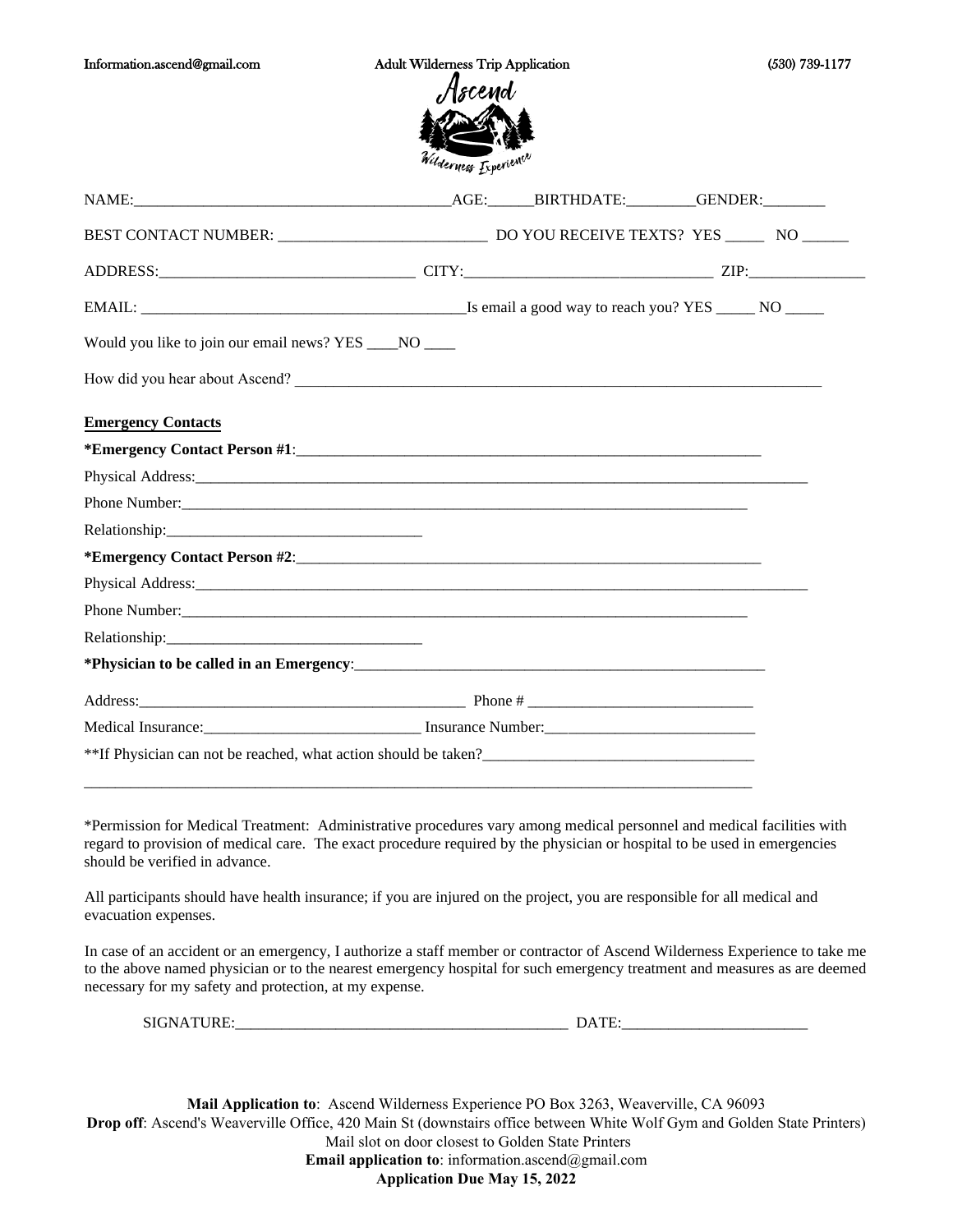

### *Wilderness* Experient **PERSONAL DISCLOSURES, MEDICAL INFORMATION and MEDICAL RELEASE**  (All medical information is confidential)

1. Are you under treatment for any illness or conditions? If yes, please describe.

- 2. Are you currently taking any medications? If yes, please describe.
- 3. Adult trips with Ascend include opportunities to do volunteer stewardship projects. Much of this work can be arduous. Are you able to participate physically and mentally to help with trail reconstruction and basic use of hand tools? And/or if you cannot participate fully, what are your limitations so that we may accommodate you?

4. Do you have any allergies to medications, foods, or insects? If yes, please describe. Other dietary restrictions?

5. Do you have any pre-existing medical conditions that may affect your ability to participate in the wilderness activity? Examples include, but are not limited to: heart disease, previous heart attack or stroke, seizures, respiratory problems, or any other condition that limits your ability to participate in strenuous exercise. If yes, please describe.

I have answered the above questions accurately and completely. I hereby grant permission for the performance of any emergency medical treatment that may be required in the case of an accident wherein I am rendered unconscious or unable to approve the required medical treatment. In the event that I become the victim of an accident I will hold the Ascend Wilderness Experience harmless from any liability or negligent actions which may arise in connection with the rescue, stabilization, evacuation, transportation and emergency care I receive while secondary aid resources are being sought.

| PARTICIPANT SIGNATURE: | <b>TIME</b> |  |
|------------------------|-------------|--|
|                        |             |  |

**Mail Application to**: Ascend Wilderness Experience PO Box 3263, Weaverville, CA 96093 **Drop off**: Ascend's Weaverville Office, 420 Main St (downstairs office between White Wolf Gym and Golden State Printers) Mail slot on door closest to Golden State Printers **Email application to:** information.ascend@gmail.com **Application Due May 15, 2022**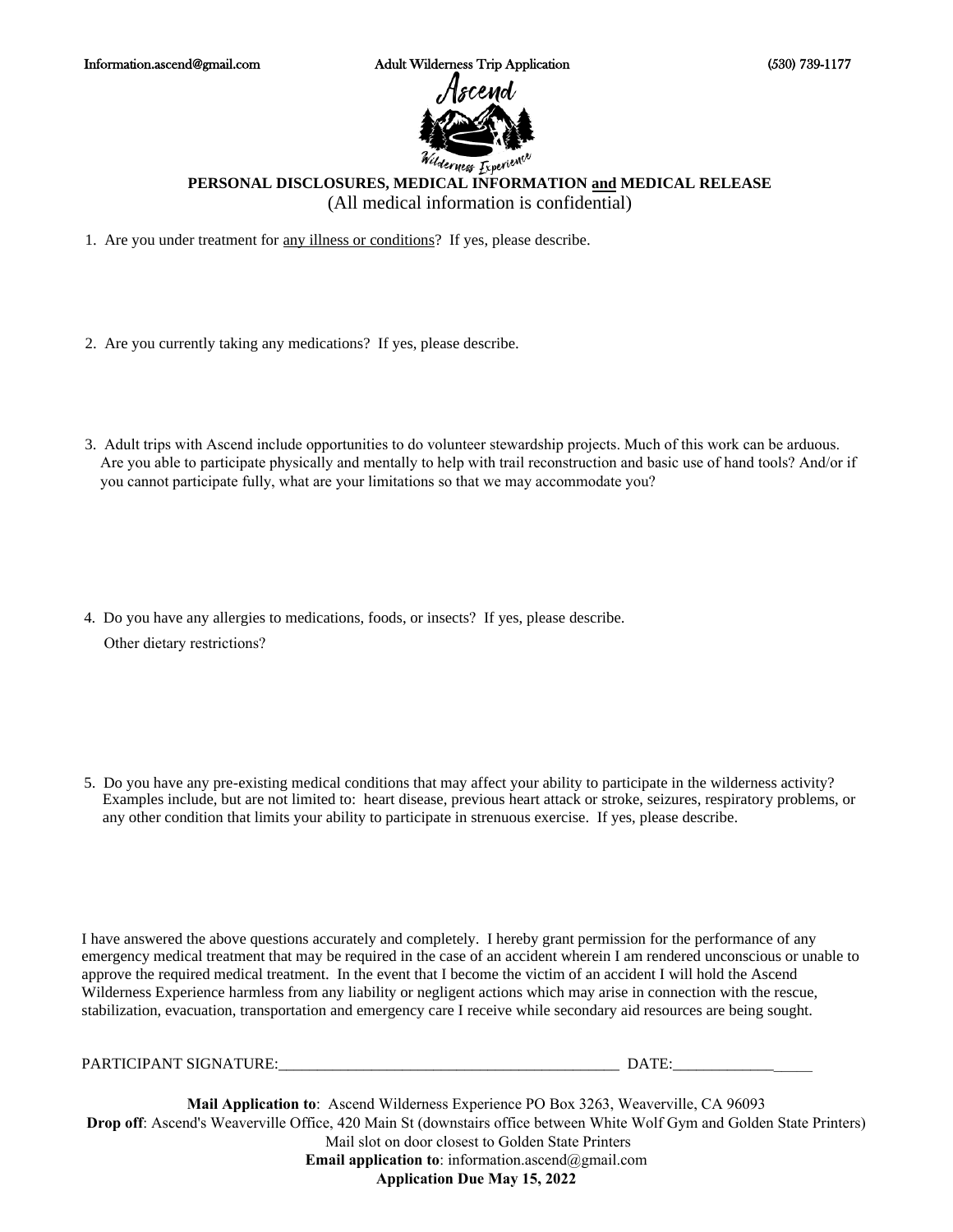### **RELEASE WAIVER OF LIABILITY, INDEMNITY AGREEMENT**

I am aware that during the Ascend Wilderness Experience activity in which I am enrolling, I will be exposed to certain risks and hazards which could result in property damage, personal injury, or death.

In consideration of being permitted to enroll in and participate in the outing, class instruction or other activity, I agree to the following:

1. I hereby release, waive, discharge and covenant not to sue the Ascend Wilderness Experience, their directors, officers, employees, contractors, associated coalition agencies and agents (hereinafter, referred to as "Releasees") from all liability to me, my personal representatives, assigns, heirs and next of kin for any loss or damage in any claim or demands therefore, on account of property damage, personal injury or death, whether caused by the negligence of the Releasees or otherwise, arising out of the outing, trip, class instruction, or other activity.

2. I agree to indemnify, save and hold harmless the Releasees and each of them from any loss, liability damage or cost that they may incur due to my enrollment or participation in the outing, trip, class, instruction or other activity whether caused by the negligence of the Releasees or otherwise.

3. I hereby assume full responsibility and risk of bodily injury, death, or property damage due to the negligence of Releasees or otherwise arising out of the outing, trip, class instruction, or other activity. I understand that there are certain risks and dangers that may occur, including but not limited to: exposure of personal injury, rigorous physical activity; such as running, tumbling, and climbing, accident or illness in remote places without medical facilities, forces of nature, and travel by automobile or other conveyances.

4. I further expressly agree that the foregoing Release, Waiver and Indemnity Agreement is intended to be as broad and is inclusive as is permitted by the laws of the State of California and that if any portion thereof is held invalid, it is agreed that the balance shall continue in full legal force and effect.

5. I have read and voluntarily signed the Release, Waiver and Indemnity Agreement and further agree that no oral representations, statements or inducements not contained in this document have been made.

6. I agree that while participating in this activity, I agree to conform to all policies of Ascend

Wilderness Experience, and to abide by all state and federal laws. I also agree to accept and follow the directions of the outing or activity leader(s) or instructor(s) and to act in a mature and responsible manner. I further agree to follow all facility regulations and adhere to any lodging or camping requirement or precepts. I agree not to leave the group unless first notifying the outing or activity leader. I understand that upon leaving the group, I waive all rights as an outing or activity participant.

**By signing here I acknowledge that I have read and understand the Release, Waiver and Indemnity Agreement and acknowledge the risk and agree to all of the above.** 

| <b>Participant Signature:</b> | )ate: |
|-------------------------------|-------|
|                               |       |

**Mail Application to**: Ascend Wilderness Experience PO Box 3263, Weaverville, CA 96093 **Drop off**: Ascend's Weaverville Office, 420 Main St (downstairs office between White Wolf Gym and Golden State Printers) Mail slot on door closest to Golden State Printers **Email application to**: information.ascend@gmail.com **Application Due May 15, 2022**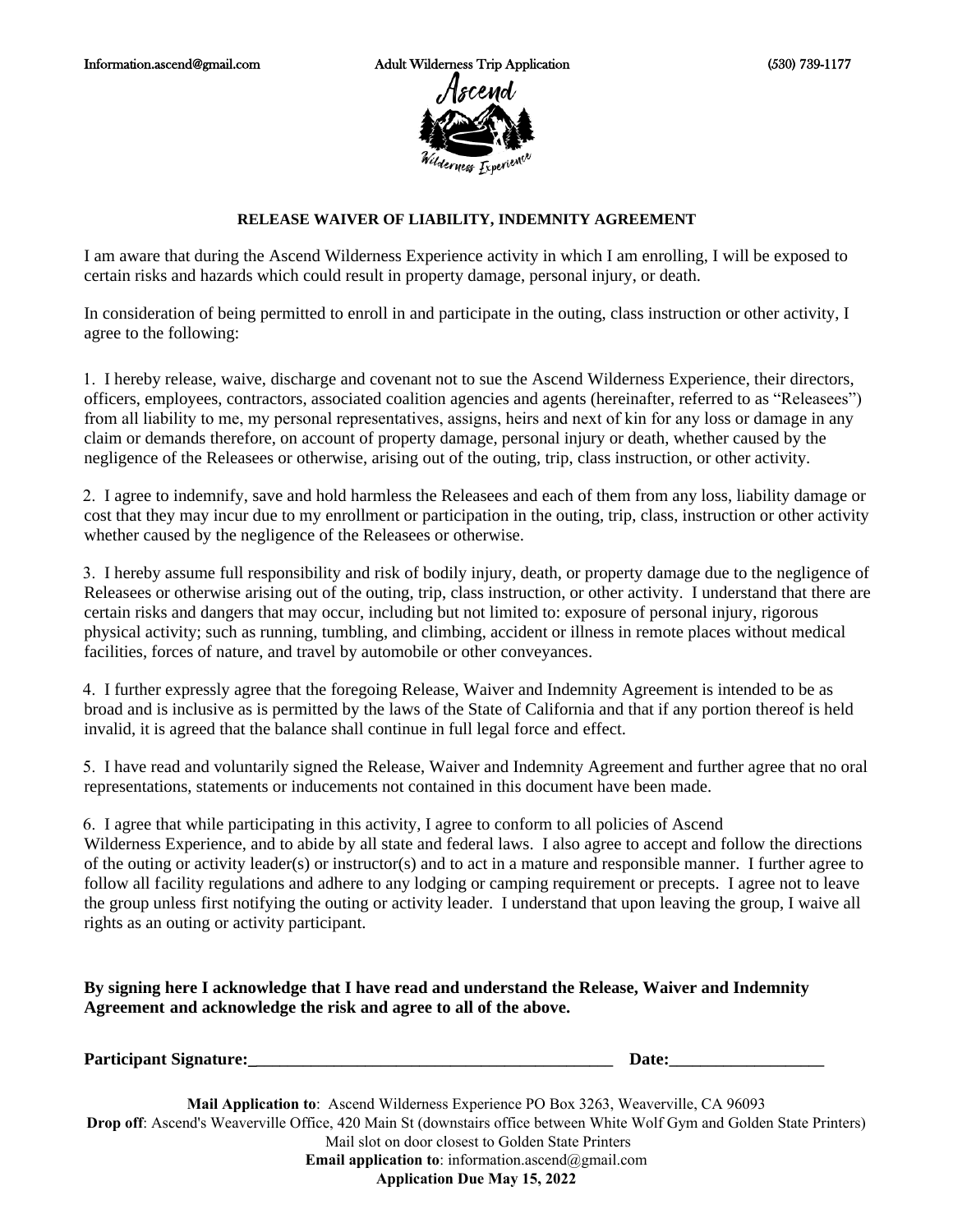### **ACKNOWLEDGMENTS of RISK FORM**

I recognize the element of risk in any adventure sport or activity associated with the outdoors. I am fully aware of the risks and dangers inherent in backpacking, hiking, swimming, rock climbing, river rafting/kayaking, including but not limited to:

\*Exposure to cold water and extreme environmental conditions, becoming lost, and physically injured.

Knowing the risks and dangers, I understand the possible consequences of participating in such activities are as follows:

\*Hypothermia, illness, serious physical injuries, and possibly death.

I certify that I have, or my child has, the necessary skills and abilities to participate in the said activities and assume full responsibility for myself, or my child, for bodily injury, death and loss of personal property and expenses thereof as a result of my, or my child's negligence in participating in said activities except to the extent such damage or injury may be due to the negligence of Ascend Wilderness Experience.

I also agree that my child, or I will abide by the rules or instructions given to us, either orally or in writing by Ascend Wilderness Experience. I further understand that Ascend Wilderness Experience reserves the right to refuse to allow any person to participate who is judged by Ascend Wilderness Experience to be incapable of meeting the rigors and requirements of participating in the said activities.

I have read, understand, and accept the terms and conditions stated herein and acknowledge that this agreement shall be effective and binding upon me, or my child, during the entire period of participation in the said activities.

**Participant Signature:\_\_\_\_\_\_\_\_\_\_\_\_\_\_\_\_\_\_\_\_\_\_\_\_\_\_\_\_\_\_\_\_\_\_\_\_\_\_\_\_\_\_\_ Date:\_\_\_\_\_\_\_\_\_\_\_\_\_\_\_\_\_\_\_\_** 

### **Promotional Release**

In an effort to promote the Ascend Wilderness Experience's community programs, photographs and videos may be taken of participants. These are mostly used in grant reports in order to continue receiving outside funds and may be published in a variety of promotional materials such as newspapers, brochures, or on the AWE web site. Please check the applicable box below.

YES  $□$  My picture may be used for promotional purposes. NO  $□$  Do not use my picture.

Signature:\_\_\_\_\_\_\_\_\_\_\_\_\_\_\_\_\_\_\_\_\_\_\_\_\_\_\_\_\_\_\_\_\_\_\_\_\_\_\_\_\_ Date: \_\_\_\_\_\_\_\_\_\_\_\_\_\_\_\_\_\_\_\_\_\_\_\_\_\_

**Mail Application to**: Ascend Wilderness Experience PO Box 3263, Weaverville, CA 96093

**Drop off**: Ascend's Weaverville Office, 420 Main St (downstairs office between White Wolf Gym and Golden State Printers) Mail slot on door closest to Golden State Printers **Email application to**: information.ascend@gmail.com

**Application Due May 15, 2022**